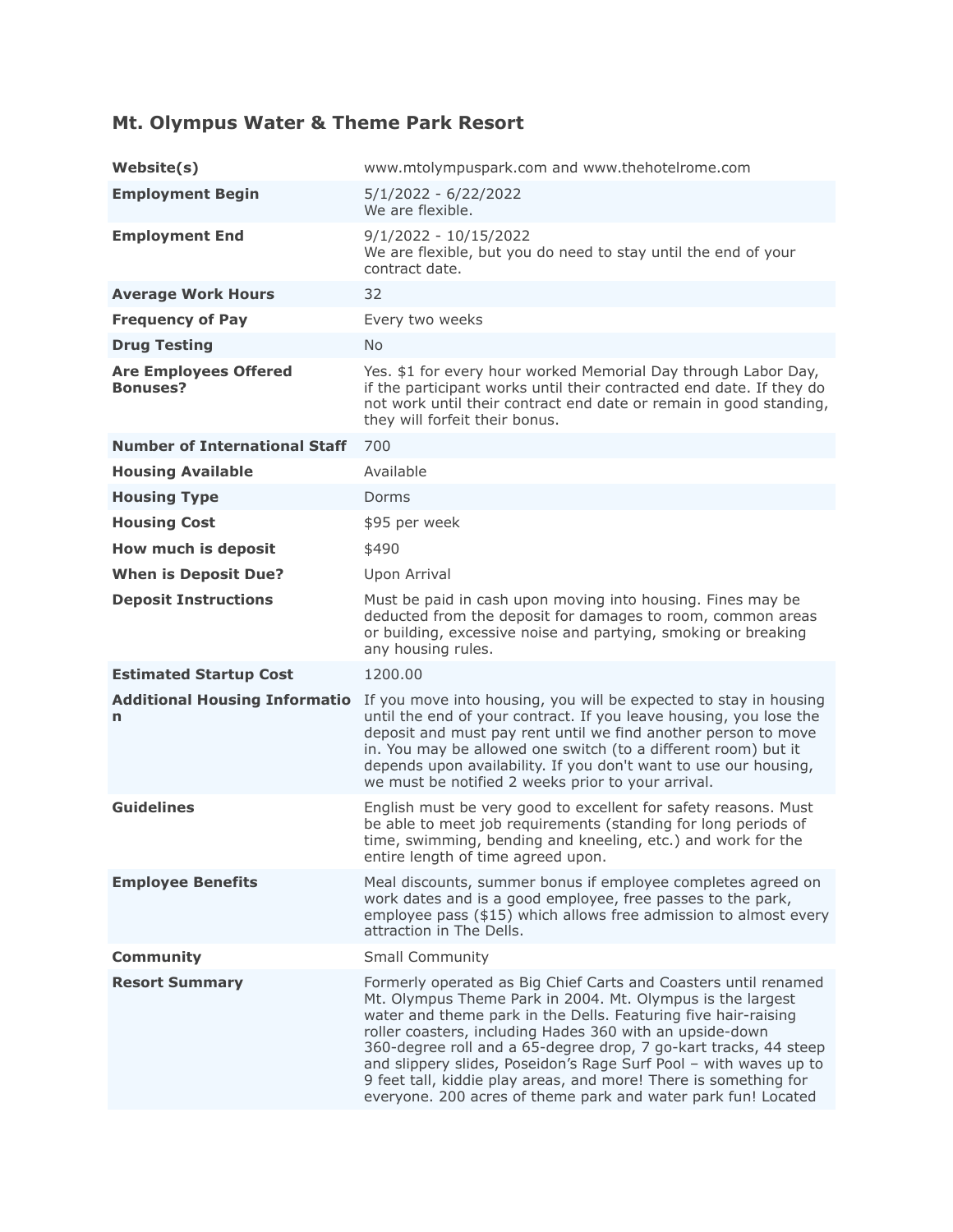in Wisconsin Dells, the waterpark capital of the world! Open seven days a week - come spend the summer with us!

## **Available Positions**

| <b>Position</b>                                                     | (\$) Wage Rate |     | <b>Description</b>                                                                                                                                                                                                                                                                                                                                                                                                                                                                                                                                       | Tip<br>$\mathbf{s}$ | <b>Bonu</b><br>$\mathbf{s}$ | <b>Bonus</b><br>Descripti |
|---------------------------------------------------------------------|----------------|-----|----------------------------------------------------------------------------------------------------------------------------------------------------------------------------------------------------------------------------------------------------------------------------------------------------------------------------------------------------------------------------------------------------------------------------------------------------------------------------------------------------------------------------------------------------------|---------------------|-----------------------------|---------------------------|
| <b>Chambermaid/Housekeeper</b>                                      | 11             | per | This position must provide clean,<br>hour sanitary, comfortable, orderly and<br>satisfying guest rooms. The<br>housekeeper must be pleasant,<br>friendly and able to address<br>problems and special requests.<br>This position reports to the<br>Housekeeping Supervisor and/or<br>Housekeeping Manager. Room<br>Attendant 1. Clean, dust, sweep<br>and mop guest rooms (including<br>bathroom, bedroom, sitting area,<br>etc.) 2. Change sheets, make<br>beds, remove and replace used<br>towels, toiletries, and amenities.<br>3. Remove all garbage. | Yes No              |                             |                           |
| <b>Retail Sales</b>                                                 | 11             | per | Retail clerks, also known as<br>hour cashiers, are employees that help<br>customers find and purchase<br>products. You will be in close<br>contact with customers and assist<br>them with in store purchases. You<br>will be trained in sales, customer<br>service, store cleanliness, and<br>how to properly display items in<br>the store.                                                                                                                                                                                                             | No                  | <b>No</b>                   |                           |
| <b>Resort Worker - Position will</b><br>be assigned upon arrival    | 11             | per | AM or PM - FLEX SUMMARY<br>hour (HOUSEKEEPING/HOTEL GENERAL<br>CLEANER/LAUNDRY): Adaptability<br>to changing work conditions is a<br>must. This position will regularly<br>rotate between the role of<br>Housekeeping/Hotel General<br>Cleaner and Laundry based on<br>resort needs.                                                                                                                                                                                                                                                                     | No                  | No                          |                           |
| <b>Resort Worker - Position will 11</b><br>be assigned upon arrival |                | per | The Houseman is responsible for<br>hour removal of all dirty linens and<br>garbage from hotel guest rooms,<br>assisting guests with general<br>questions. In addition, Houseman<br>assists housekeepers when<br>needed - making beds, stocking<br>closets, dust, and clean rooms.<br>This position reports to the<br>Housekeeping supervisor.                                                                                                                                                                                                            | Yes No              |                             |                           |
| <b>Lifeguard</b>                                                    | 12             | per | The lifeguard is responsible for<br>hour ensuring the safety of facility<br>patrons by preventing and<br>responding to emergencies. This<br>position reports to the lead guard,<br>lifeguard supervisor, assistant                                                                                                                                                                                                                                                                                                                                       | <b>No</b>           | <b>No</b>                   |                           |